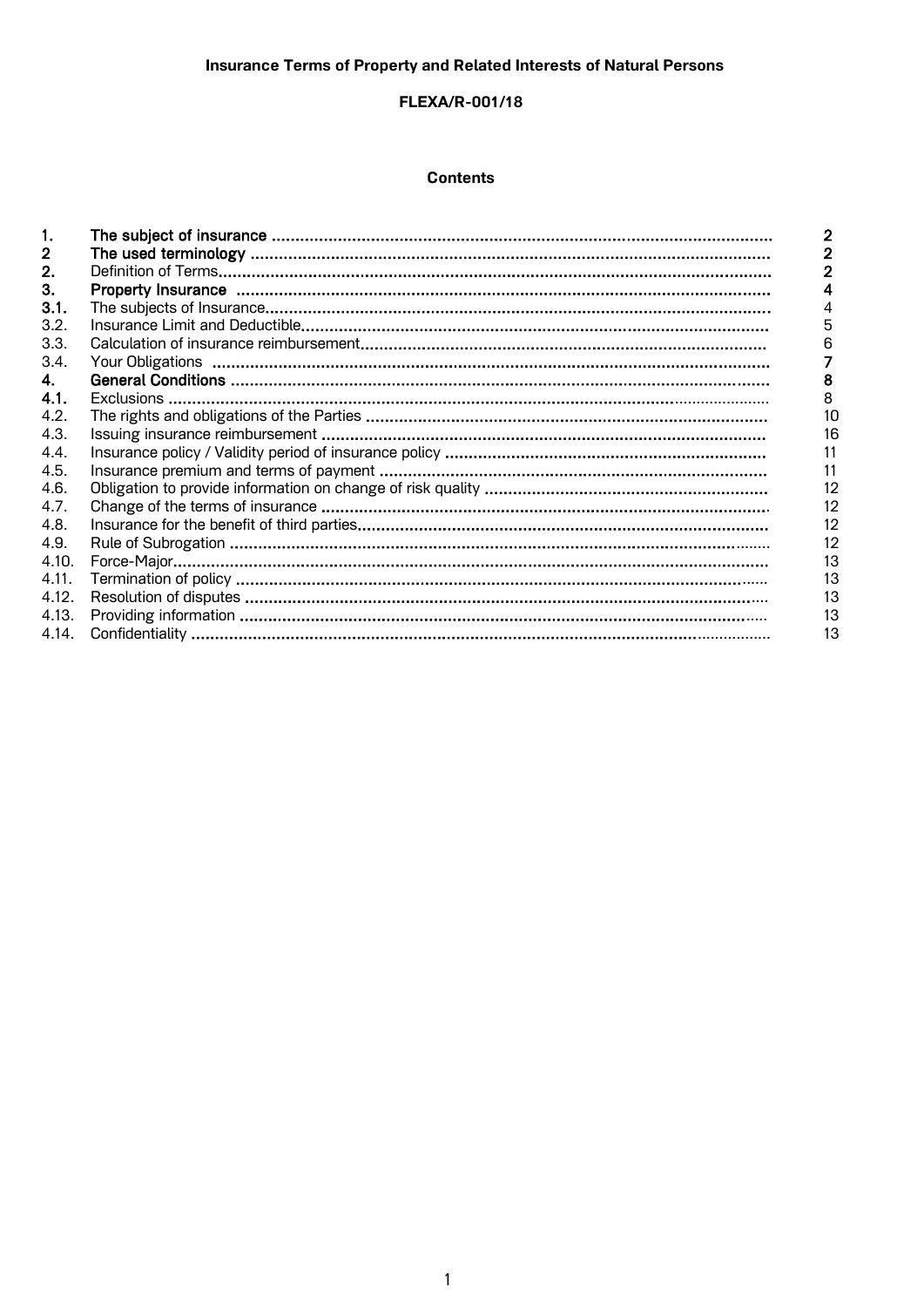**These terms are in force together with Insurance Policy issued by us. Without the Insurance Policy, these terms do not have legal force. By signing the Policy, you confirm that you understand these terms and agree with them.** 

## 1. The Subject of Insurance

- 1.1. The subject of insurance provided for in these terms is:
- 1.1.1. Property The insurance from the side of Insurer of interior facing and internal household engineering fittings of the property legally owned by the Insured from the following risks: fire, strike of lightning, explosion, falling off an aircraft excluding exceptions to the conditions of insurance.
- 1.1.2. In order to conclude the insurance agreement, it is necessary to present your ID and provide an accurate address of the property to be insured together with other necessary information. Based on these documents, the Policy will be prepared and will be handed to you.
- 1.1.3. On the basis of these terms, individual Insurance Policy is issued. These terms fully apply to this Policy.

### **Please note! If you shall not be able to provide the insurance interest towards the subject of insurance once the Insured event occur, we refuse to pay the insurance reimbursement.**

## 2. Definition of Terms

- The Insured  $-$  a person who enters into Insurance Agreement in person and who is obliged to pay the relevant Insurance Premium;
- The policyholder the same as Insured unless otherwise provided by these terms;
- Beneficiary a person indicated in the Insurance Policy by the Insured that is entitled to receive the insurance reimbursement based on the insurance agreement and the legislation of Georgia;
- The insurance Agreement Document that regulates the rights and liabilities arising between the Insurer and the Insured and which is composed of Insurance Policy and present terms;
- Insurance Policy (Policy/certificate/together with the annexes) a written document issued by the Insurer certifying the conclusion of insurance agreement as per the present terms, it describes the major conditions and is handed to Insured. In addition, if the data in the Policy and the provisions contained in these terms contradict each other, preference is given to the Policy;
- Insurance period the period of time specified in the Insurance Policy, during which the insurance is valid and during which the insurance events occurred are subject to reimbursement. In addition, insurance enters into force from 24:00 am on the first day indicated in the Policy and is valid till 24 hours on the last day indicated the Policy, unless otherwise provided in the insurance policy itself;
- Insurance Premium the amount that the Insured shall pay for the purchase of insurance as it is being issued through a once-only payment or at a specified periodicity as indicated in the Policy;
- Insurance Limit The amount of money prescribed by the Parties in the Insurance Policy, which is the maximum limit of insurance reimbursement that you/beneficiary can receive as a result of the Insured Event from us during the Insurance period.
- Insured event an unexpected event caused by insurance risks during the insurance period that caused damage or destruction of insured property, which results the liability of the Insurer to compensate the losses according to these terms and conditions;
- The Insurance risk the risk that contains the signs of the possibility of its occurrence and for which the insurance is made;
- Increased risk Not taking/not considering the usual precaution measures from the side of the Insured towards the insured property;
- Insurance reimbursement the amount that will be issued by the Insurer to the insured / beneficiary once the insurance event occurs in the manner and conditions envisaged by these terms;
- **Once-only Limit** implies the limit of amount provided in the insurance policy (if any) which is considered fully exhausted if used once (regardless of whether or not the amount is fully exhausted or not);
- Deductible (non-refundable minimum) the amount of money not paid br the Insurer and which is deducted from the amount of reimbursable loss;
- **Depreciation** natural impairment of the insured property over time:
- Insurance territory Property will be insured only at the address indicated in the policy as the address of the insurance object.
- Insured property property indicated in the policy and located at the address indicated in the policy box "The address of the insured object".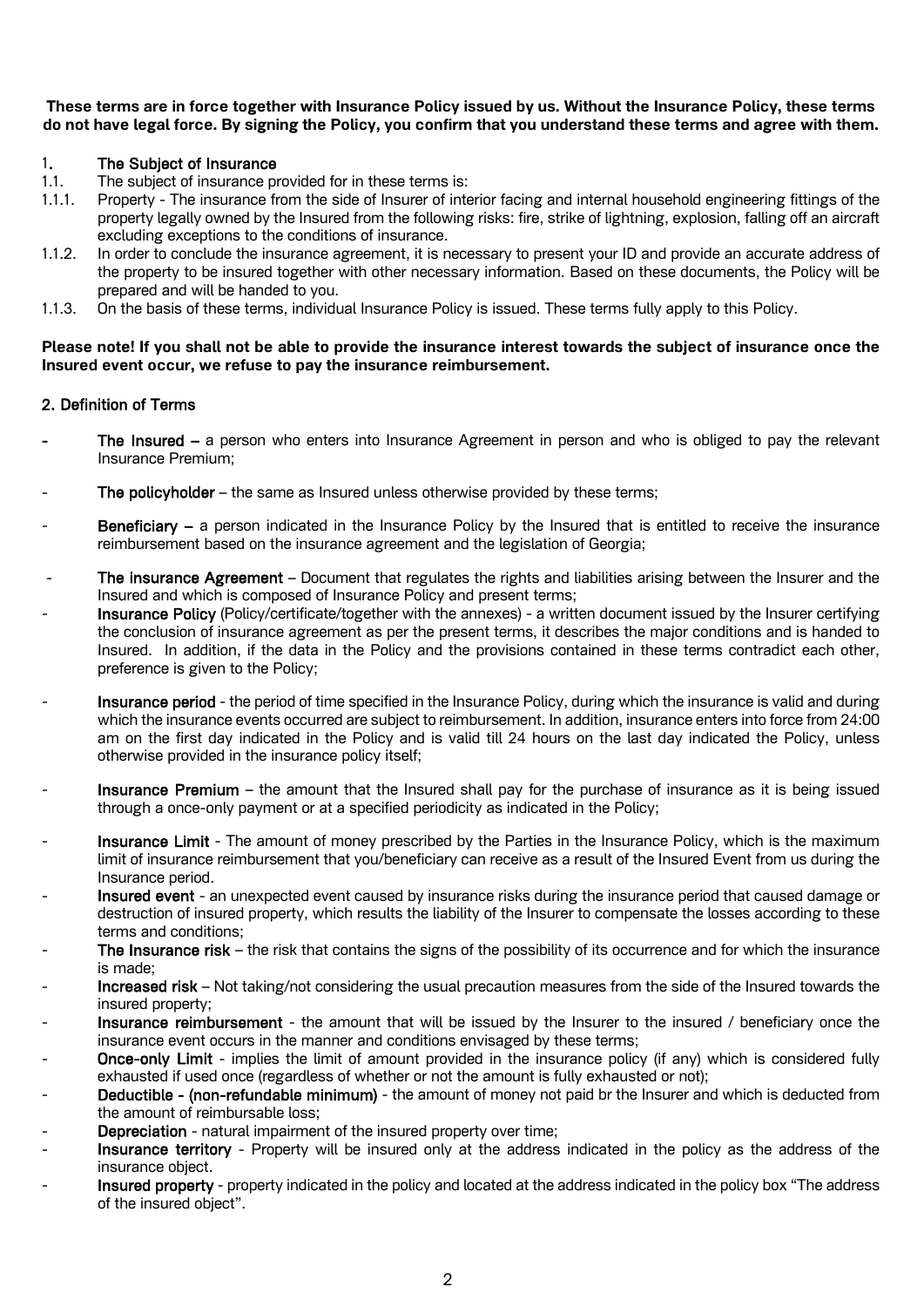- The family member– Spouse, child (children), relative or other natural person (other than the tenant) who is a permanent resident of the house / apartment covered by the insurance. A person who lives in an insured home / apartment in exchange for financial compensation or other interest is not considered to be a family member.
- Interior facing All types of plastering and painting as well as sculpting works; Wall facing with any types of wood, plastics or similar materials, wallpaper, floor and ceiling cover, windows and doors, internal partitions, interior decorative elements and internal stairs (except the monolithically mounted stairs)
- Internal household engineering fittings– Sanitary-technical and heating equipment, water boilers, water supply systems, gasification, electric wiring, sewage system, electricity counters, television and telephone cables.
- Fire for the purposes of this insurance, the fire implies the fire having the possibility to spread itself beyond the place allocated for making up the fire and directly damages/destroys the Insured property;
- Strike of lightning \_ a natural giant electronic discharge in the atmosphere accompanied by thunder
- Explosion An explosion caused by unexpected increase in gas pressure in the system or by gas leakage from the system of domestic engineering equipment.
- Falling of an aircraft the falling off an aircraft, which causes damage or destruction of the insured property.
- Assisting in the right to exercise subrogation handing your right of claim to the third party to us and to assist in the concluding of all the necessary documents and implementing relevant procedures.
- Earned insurance premiums amount of the premium pro rata the time period from the beginning of insurance period up to the specific date within the insurance period
- Unearned insurance premium amount of the premium pro rata the time period left before the expiration of the insurance period by the specific date within the insurance period;
- We, our insurer / JSC "Insurance Company Aldagi";
- You, your- Insured/policyholder.

The list of terms referred to in Article 2 is not exhaustive and in the present terms and conditions there may be a separate explanation of other terms, in which case the advantage is given to more specific and full explanation;

In addition, the terms used in these conditions have usual meanings. Moreover, if the understanding of the terms used in the conditions is quite variable, the advantages between different interpretations are given to those of legislative definitions, if the legislation of Georgia considers such terms.

### **3. The conditions of Property Insurance**

#### 3.1. The subjects of Insurance

- 3.1.1. The subject of the insurance is internal facing and domestic household engineering equipment of the immovable property in the individual ownership / legal ownership of the insured from the insurance risks indicated in the policy; In addition, the following cannot be the subject to insurance and is not covered by insurance:
- Constructive elements of buildings / structures, objects mounted on the outer side (masts, antennas, wires); Transmission and distribution lines, as well as external domestic engineering equipment (sanitary-technical and heating equipment, water boilers, water system, gasification system, electric power, sewerage system, electronic counters, television and telephone cables);
- Mobile and household electrical appliances / equipment laptop, palmtop, photo camera, video camera, mobile phone, tape recorder, iPad, TV, washing machine, air conditioner and other kind of household appliances and other electrical equipment for traveling; Furniture;
- Animals, birds and insects; Plants, vegetation and crops;
- Food products;
- Explosive items and substances; Weapons, ammunition, fishing tools and equipment;
- Transport means subject to compulsory registration in accordance with the requirements of the applicable legislation;
- Carriers of Information carriers, technical means of information (magnetic block, magnetic lens, information block, etc.) in the computers and in other similar systems;
- Manuscripts, photographs, negatives, charts, drawings and / or any other type of documentation, accounting and business books and / or records, models, layouts, samples and forms;
- Articles made of gold, silver or other precious metals; Precious, semi-precious and modelled stones; Precious stones without processing and embossing; wires, bars, sand or unalloyed precious and rare metals; fur, photographs, sculptures and other works of art, stamps, coins, cash marks, bonds, and other collections, antiques; Cash in local or foreign currency, checks, bonds, savings vouchers and obligations, postage stamps, postal marks, postage and monetary postages, travel tickets, food vouchers, sim cards, mobile phone cards, gift vouchers, shares, other securities and bank cards;
- Any other property that is not an insurance subject in accordance with these terms.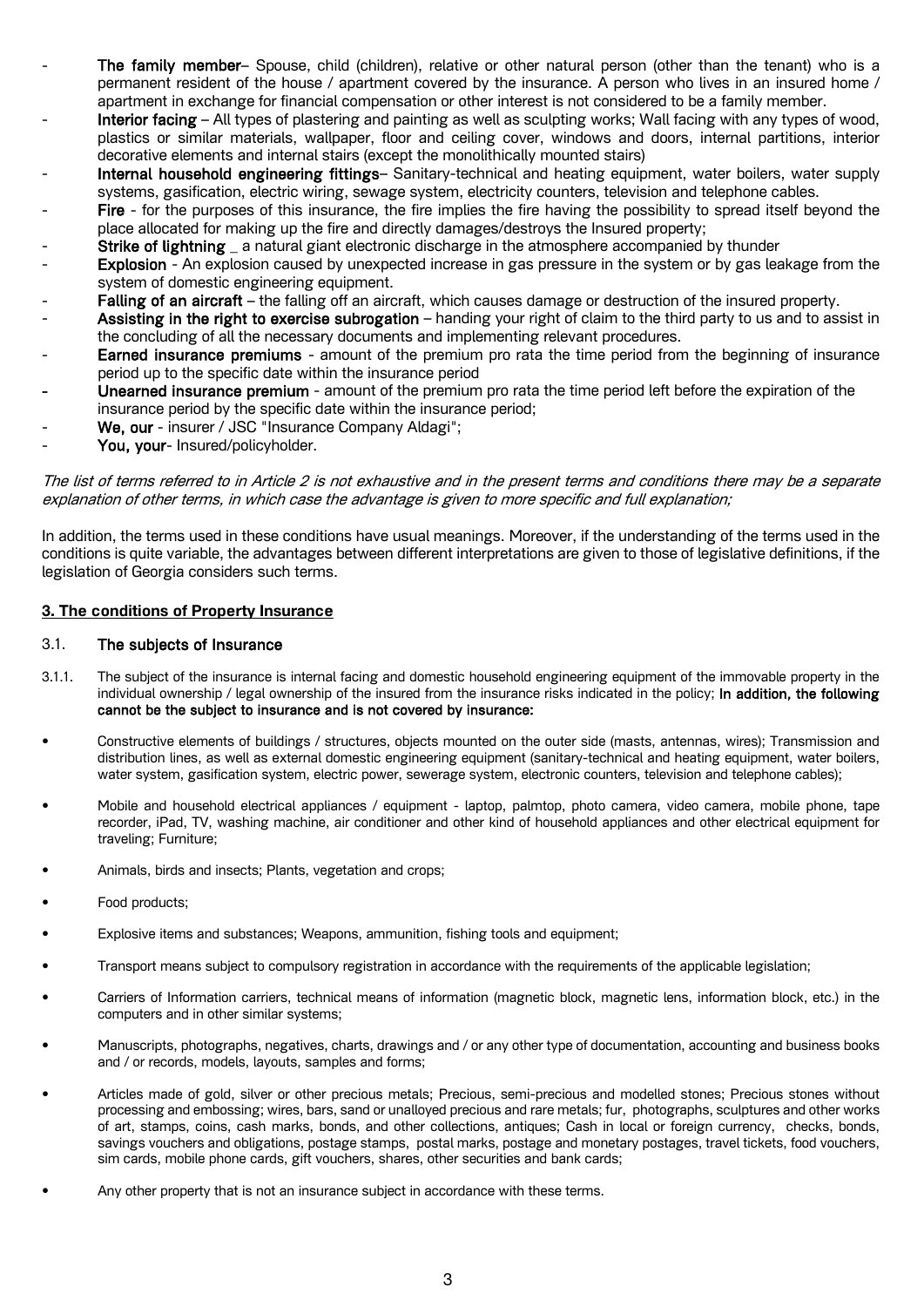## 3.2. Insurance Limit and deductible

- 3.2.1. The insurance limit is the maximum amount of money that is defined in the insurance policy, within which we pay you insurance reimbursement;
- 3.2.2. The sub-limits of our liability (in case of their existence) are defined within the insurance limits in the policy. The latter is the marginal amount of insurance payable for the relevant risk;
- 3.2.3. After reimbursement of the insured event/accident, the insurance limit / sub-limit will be reduced by the amount of reimbursement;
- 3.2.4. The deductible is determined by the insurance policy, which is the amount that is deducted from the insurance reimbursement for each insurance event and on which we are not responsible.

### 3.3. Calculation of insurance reimbursement

3.3.1. In case of damage / destruction of property repairs, reimbursement will be calculated within the insurance limits, depending on the restorative value of damaged / destroyed property, taking into consideration of the deductible and depreciation;

Monthly depreciation is calculated in proportion to annual depreciation and makes up 7% per month. In addition, the depreciation for the incomplete month is calculated in the same way as for a full month.

- 3.3.2. In case of damage of property repairs, the costs of repair/remediation / removal required for the recovery of the damaged property are subject to reimbursement within the insurance limits.
- 3.3.3. Reimbursable repair / restorative expenses include:
- a) Expenses on repair materials and spare parts;
- b) Expenses on repair labor;
- c) Expenses that are needed for transportation of materials to the destination;
- d) Other expenses incurred to recover directly the pre insurance conditions.
- 3.3.4. Recovery costs are calculated based on the prices at the moment of insurance event/accident, taking into consideration the deductible and depreciation.
- 3.3.5. If the restoration of property is impossible as per the characteristics at the moment of the accident due to any reasons or it is economically inexpedient, some characteristics of the property to be restored may change by mutual agreement.
- 3.3.6. We will reimburse the expenses that may be required to carry out the pre-renovation work if such works are part of the final repair, are agreed with us and if this does not increase the total cost of the repair.
- 3.3.7. All expenses related to the restoration works must be paid in a timely and reasonable manner.

We will not be responsible for additional damages caused by not timely eliminated primary damages.

Moreover, you should not restore / repair damaged / destroyed property without our consent and you should ensure that you maintain the situation on the spot as far as possible before our representative arrives there. The breach of this obligation from your side is the basis for the insurer to refuse the insurance reimbursement.

Dubble Insurance - if the insured's property will appear to be insured with several insurers (dual insurance) at the same time, you are obliged to promptly provide this information to us and provide the identification of other insurers and the amount of their liabilities in the relevant written notification. In such case, we, the insurers, will take part in reimbursement of the lump sum as joint debtors proportionally to the amount of liability, but you do not have the right to claim more reimbursement than the actual damage;

In case of reimbursement of the total value of the property, you are obliged to grant us with the property rights for remainders and to perform all the activities provided for this purpose by the applicable legislation of Georgia. Besides, if it is impossible to grant the property rights for the remainders (which is not related to the violation of your obligations under the terms of insurance or the illegal actions) and / or there is a legal restrictions / prohibition over the remainders and / or registered equitable lien and / or other objective circumstances are present, which make it impossible the property and ownership right to be granted to us, we are authorized to deduct the remaining market value of the modified / destroyed remainders from the insurance reimbursement to be paid.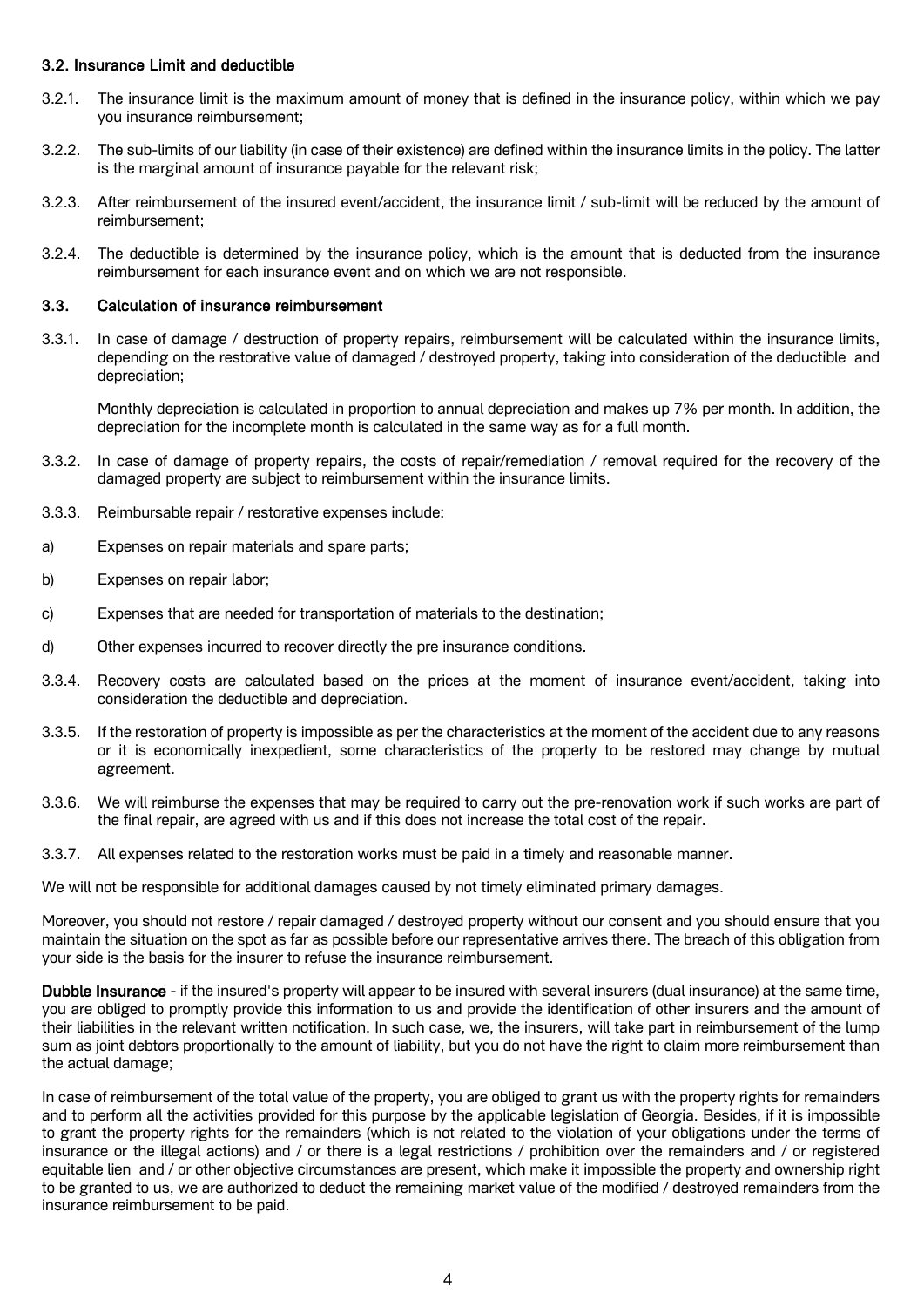If it was found out that the destruction or damage to the property was caused by the actions of a third person, we have the right to use the rule of subrogation and demand the compensation of the paid amount from the guilty party.

If it is impossible to use the right of subrogation to your fault, we have the right to refuse compensation or demand from you to pay back the already paid insurance reimbursement.

## The following is not the subject of reimbursement:

- A) Additional expenses incurred on improvement of damaged facilities or changes of its characteristics;
- B) Expenses incurred on preventive maintenance and on services;
- C) Costs which are necessary to be incurred independently from the insured event;
- D) Other costs that exceed the necessities.

## 3.4. Your Obligations

Once the insurance event occurs, you are obliged to:

- 3.4.1. Immediately inform the relevant competent authority (patrol police, fire service, emergency situations management service, etc.) as well as inform us (our 24-hour call center).
- 3.4.2. Apply all possible reasonable measures for termination of further losses, to reduce its amount or to save the damaged property. When applying such measures, you must act in accordance with our oral and / or written instructions if such is issued;
- 3.4.3. Ensure that you maintain the situation on the spot as far as possible before our representative arrives there.
- 3.4.4. Take all necessary measures to ensure our request for subrogation towards the third parties who are responsible for the damage and loss during the insured event.
- 3.4.5. Support us to investigate the causes, the circumstances and the amount of damage of the insured event.
- 3.4.6. No later than 1 week from the moment of insured event provide us with:
- A) Written notification about insured event;
- B) A written application with reference to the list of damaged property and the approximate values of its restorative / replacement costs.
- C) The original insurance policy;
- D) Evidence of the circumstances of the case issued by competent state authorities related to the insurance case: firefighting, hydro meteorological center, patrol police, MIA, prosecutor's office or other law enforcement agencies (according to the nature of the accident within their competence);
- E) Document confirming ownership right or other property interest (Extract from Public Register, Purchase Agreement, Lease Agreement, etc.);
- F) Documentation confirming the amount of damage;
- G) Your bank details.

We reserve the right to request additional documents if necessary, if it is impossible to determine important circumstances for insurance and / or accurate calculation of the amount of damage.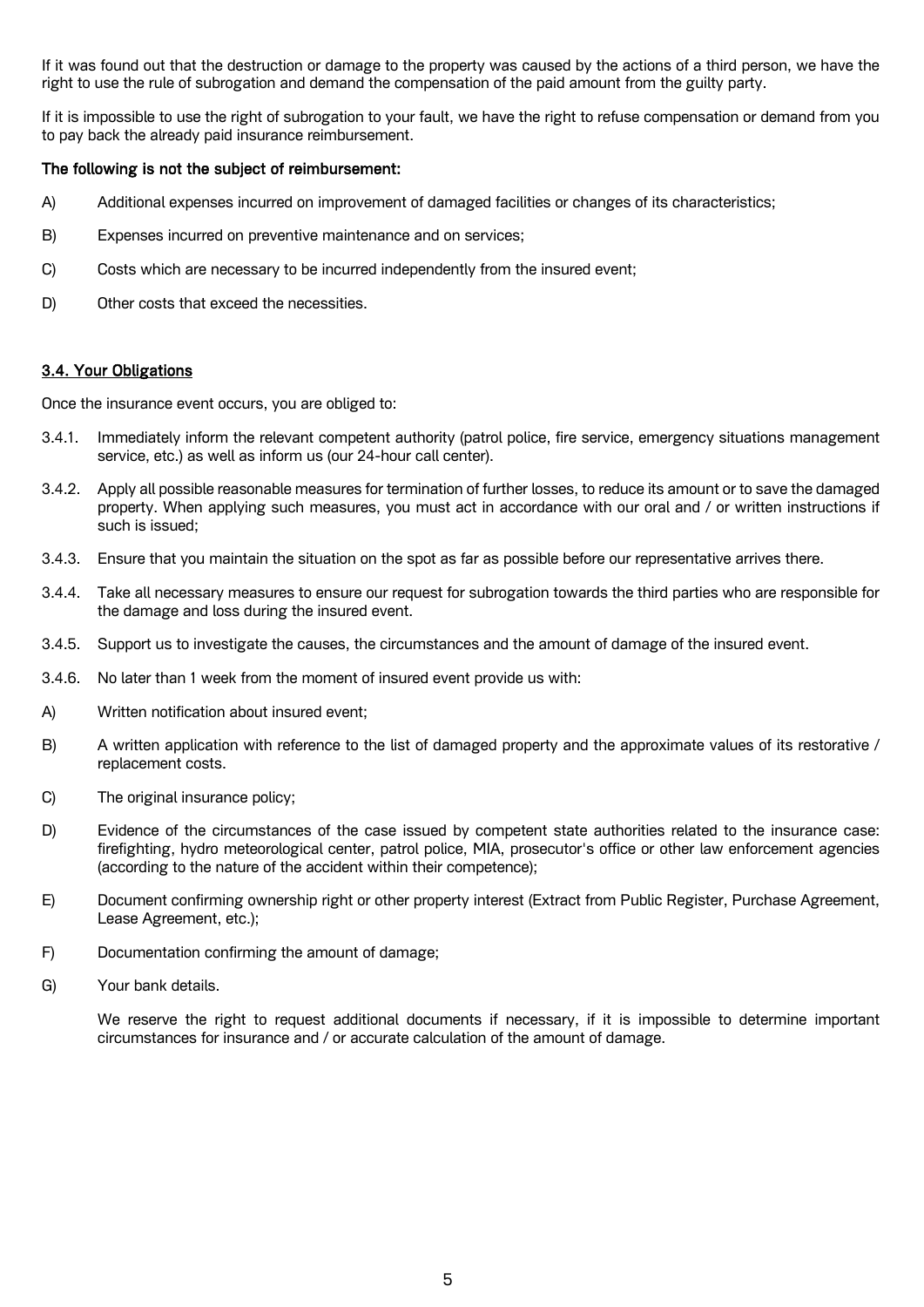### **4. General Conditions**

## 4.1. Exclusions

4.1.1. Insurance does not apply and accordingly we are exempt from the obligation to pay insurance reimbursement in the following cases:

(A) The damage is caused by your, the policyholders's or the beneficiary's, deliberate action, gross negligence or violation of law.

- B) The damage is caused by war, conquest, by the actions of the foreign enemy (whether war is declared or not), civil disorder, civil war, rebellion, revolution, revolt or military or unlawful power, any act of terrorism, by the influence of other insurmountable power excluding the force-majeure risks;
- C) In case of ionizing radiation, nuclear radiation or pollution from other harmful wastes has occurred; if modification of natural conditions of gasses containing radioactive, explosive, nuclear substances has occurred;
- D) Damage arising from any other contract, agreement. In the case of existence of other insurance contracts where the same interest is insured, the provisions defined for dubble insurance are acting, which means, if the insured's interest provided in this section of the terms will be insured (dual insurance) with several insurers at the same time, you are obliged to promptly provide this information to us and provide the identification of other insurers and the amount of their liabilities in the relevant written notification. In such case, we, the insurers, will take part in reimbursement of the lump sum as joint debtors proportionally to the amount of liability, but the insured does not have the right to claim more reimbursement than the actual damage;
- E) If there is a circumstance that, according to the applicable legislation of Georgia, grants us the right to refuse compensation.

#### 4.1.2. Insurance does not apply and, therefore, we are exempt from the obligation to pay insurance compensation in the following cases:

- A) Damage or destruction caused by pressure waves produced by supersonic or hypersonic aircraft or any other flying object.
- B) Loss or damage of electronic appliances or electrical equipment caused by strike of lightning.
- C) Damage caused by flame, which is not due to the fire.
- D) Damage or loss of insured property caused by sudden fermentation or heating or through any thermal process;
- E) Damages caused to furniture, household appliances, engineering equipment and other household items left in the open air or already damaged at the moment of damage occurrence and/or located in the disbanded building including the damages caused by open doors or windows, as well as roof windows of a building.
- F) Any damage inflicted on the insured's engineering equipment outside, or inflicted to the external facing.
- G) Damage caused by incorrect use of drainage systems.
- H) Damage caused by artificial lowering or motion of the ground as a result of land works, erosion of river bank and adjoining territories;
- I) Damage that is caused by the destruction, structural changes or repairs of any property; damage that is caused by the construction work or excavation of the foundation of any property.
- J) Loss or damage that has occurred in the process of repairing, abolishing, extending or transmitting water pipes, channels, tanks or equipment.
- K) If at the moment of concluding the insurance agreement, the area of insurance was recognized as a possible natural disaster zone by the competent state bodies.
- L) Caused by the order, decree, action, confiscation, requisition, expropriation or attempts of any Government authority
- M) Caused by engineering or other defects of the construction, incorrect design, by poorly performed work or by using poor quality materials.
- N) Caused by the capital repair of buildings / structures.
- O) Damage caused by radiation or pollution, except for contamination caused by insured event;
- P) Damage caused by any other risks other than risks indicated in the present terms and conditions.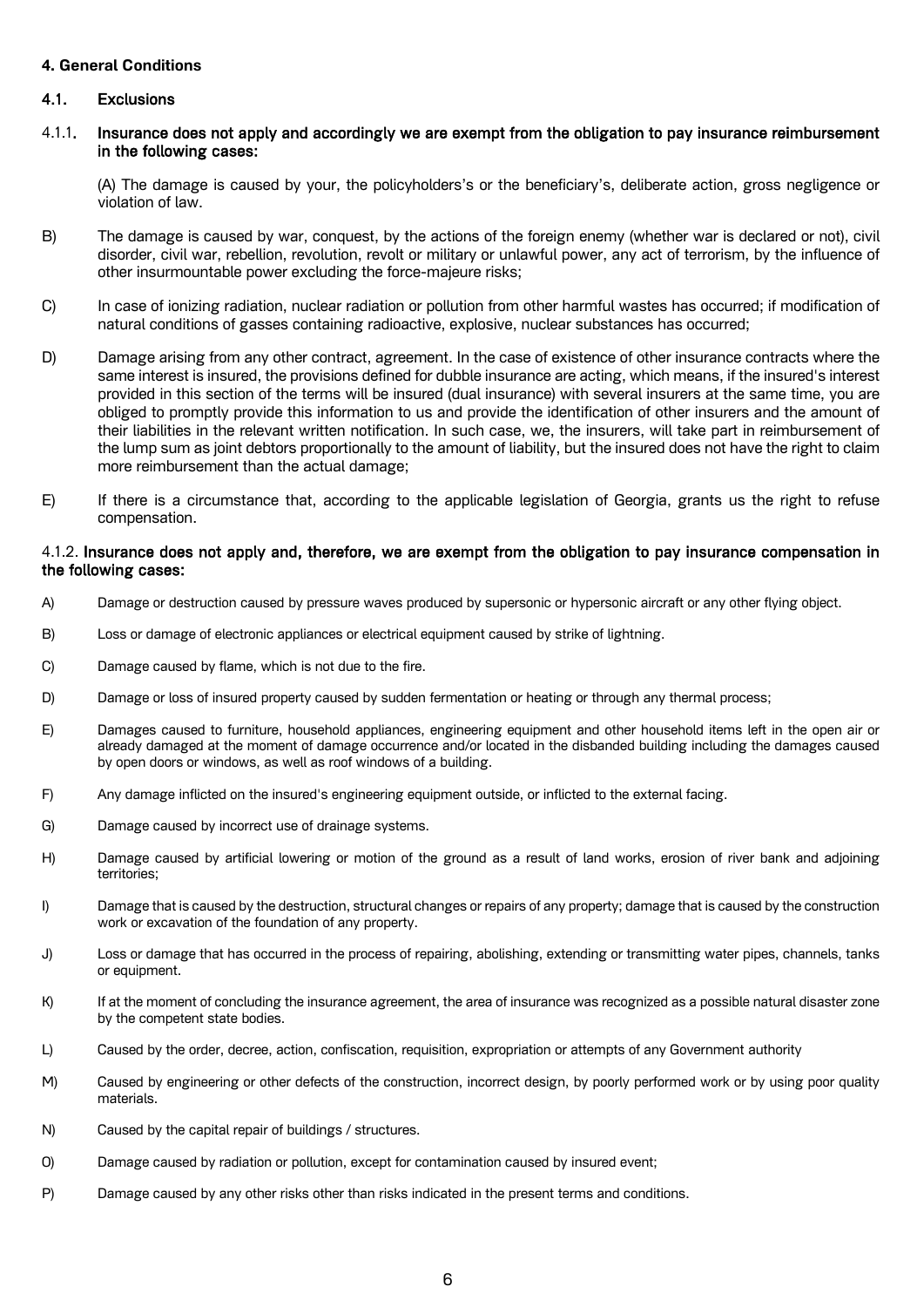## 4.1.3. We are released to fulfill the undertaken liabilities if you:

- A) Have not transferred us the right of subrogation/ did not provide the documents required to claim the subrogation from the person responsible for the event.
- B) If the you / your family member intentionally committed an unlawful act which is directly related to the occurrence of an insured event.

### 4.1.4. We are entitled to refuse to pay the insurance compensation if the following circumstances have occurred:

- A) You did not fulfill you obligations under the insurance terms;
- B) Did not provide information about the insurance accident (notification) in the terms agreed upon in the terms of insurance and our interests have been substantially affected by the failure to provide the notification;
- C) The information / documents required for insurance implementation / recognition of insured event / for calculating the amount of insurance payments by the insurer are deliberately inaccurate or false;
- D) There are circumstances that increase the probability of the risks , are known to you, to the policyholder, to the beneficiary, did not immediately notified us or provided us with false or incomplete information / documents about that;
- E) You / beneficiary refused to provide our representative's participation in the inquiry of the causes of the event, the amount of damage inflicted and other data related to the insured event;
- F) You did not submit any of the documents requested by us under the terms of the insurance;
- G) You have grossly violated the term of providing information on the risks of insured event / on the increased risk;
- H) You have exceeded the two week period of non-payment of the premium as set by us;
- I) Dubble insurance has been provided for the interest insured by us, but you did not provide us with the written notification about such dual insurance.
- J) You failed to fulfill other obligations imposed under the insurance terms.
- K) You have not applied available, reasonable measures to minimize risks / losses, which has become the determinant factor of an insurance case and its damage or the amount incurred by the event.

The refusal for the insurance reimbursement will be presented to you in writing where the reasons for refusal the insurance compensation will be provided.

If there are events that are exceptions, burden of evidence stays with you.

## 4.2. The rights and obligations of the Parties

#### You are obliged to:

- 4.2.1. Ensure payment of insurance premium (premium) in terms and conditions established by the Insurance Agreement;
- 4.2.2. Ensure providing us with the necessary and accurate information to conclude the agreement.
- 4.2.3. To introduce the policyholder / beneficiary with the terms of insurance and those obligations undertaken as per this agreement;
- 4.2.4. Duly and implacably perform the duties and responsibilities of this Agreement.
- 4.2.5. In case of loss of policy during the insurance period, you have to submit a written application and pay the corresponding amount of money based on which we will issue a duplicate of the policy (in the appropriate seal, which confirms that the policy is duplicated). The identification details of the duplicate of the policy will remain unchanged, and the lost policy is deemed invalid and the requirements presented upon it are not subject to reimbursement.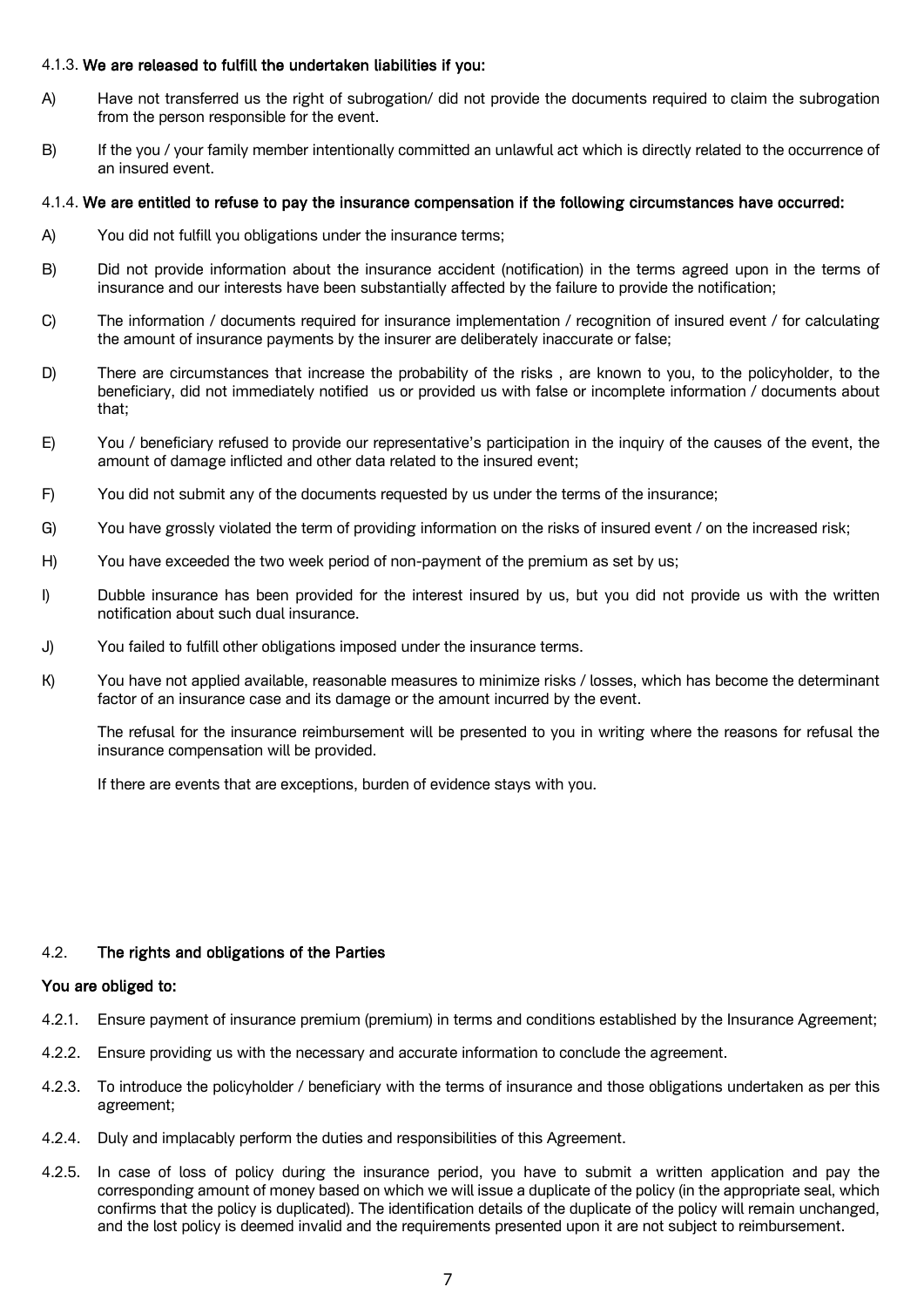4.2.6. Promptly inform us about the change of address / location, otherwise any correspondence / notification sent by us to the address indicated by you will be deemed received. A similar rule applies even the address specified by you is incorrect or inaccurate.

#### You are entitled to:

- 4.2.7. Demand from us to implement the insurance coverage in accordance with the terms and conditions of this insurance policy;
- 4.2.8. In case of insured event ask for payment of insurance reimbursement in accordance with the terms defined by the Insurance Agreement;
- 4.2.9. Request the proper fulfillment of the obligations from our side;
- 4.2.10. In accordance with the applicable legislation appeal against our decision, which you might consider unfair;
- 4.2.11. Terminate the insurance agreement only with full compliance with the requirements of the same agreement.

#### We are entitled:

- 4.2.12. To demand the proper and consistent fulfillment of the obligations undertaken from you/beneficiary;
- 4.2.13. To demand from you to pay the insurance premium as per the terms and conditions established by the Insurance Agreement;
- 4.2.14. To demand from you to provide the necessary information for concluding the insurance agreement;
- 4.2.15. To not reimburse those cases which are not specified in these conditions and / or are found in the list of exclusions;
- 4.2.16. To refuse to pay insurance reimbursements if you / beneficiary fails to fulfill the obligations under the insurance agreement or in case of improper performance;

#### We are obliged to:

- 4.2.17. To implement the insurance in accordance with the conditions of the present Insurance Agreement;
- 4.2.18. To submit you the insurance policy as the proof of the concluded insurance;
- 4.2.19. Timely and fully pay the insurance reimbursement in accordance with the conditions under the insurance agreement after the signature by the Parties of the Insurance Act;

#### 4.3. Issuing insurance reimbursement

- 4.3.1. We will pay the insurance reimbursement within 30 (thirty) days from the date of signature by the Parties of the Insurance Act;
- 4.3.2. We reserve the right to delay making the decision on reimbursement of insurance case if a criminal case has been instituted against your (beneficiary) or against the authorized representative on the fact of insurance risk.
- 4.3.3. Calculation of the amount of insurance reimbursement is regulated according to a specific case, on the basis of the examination of damaged / destroyed property and documents issued by the competent authorities.
- 4.3.4. Maximum amount of insurance reimbursement is limited by insurance limit, regardless of the number of insured events and the amount of losses.
- 4.3.5. When issuing the insurance reimbursement the deductible specified in the insurance policy (if applicable) will be deducted from it.
- 4.3.6. Once paying the insurance premium in installments and in case of debt, insurance reimbursement will be reduced in the amount of unpaid premium.
- 4.3.7. If you/beneficiary have been reimbursed for the loss by the third party/parties, we will reimburse only the difference between the amount paid by the third party and the amount we had to pay as per the insurance agreement. You should immediately report the receipt of this amount.
- 4.3.8. The insurance act signed by the parties constitutes the basis for issuing insurance reimbursement. We are not obliged to pay the insurance reimbursement before you/beneficiary signs up the agreement.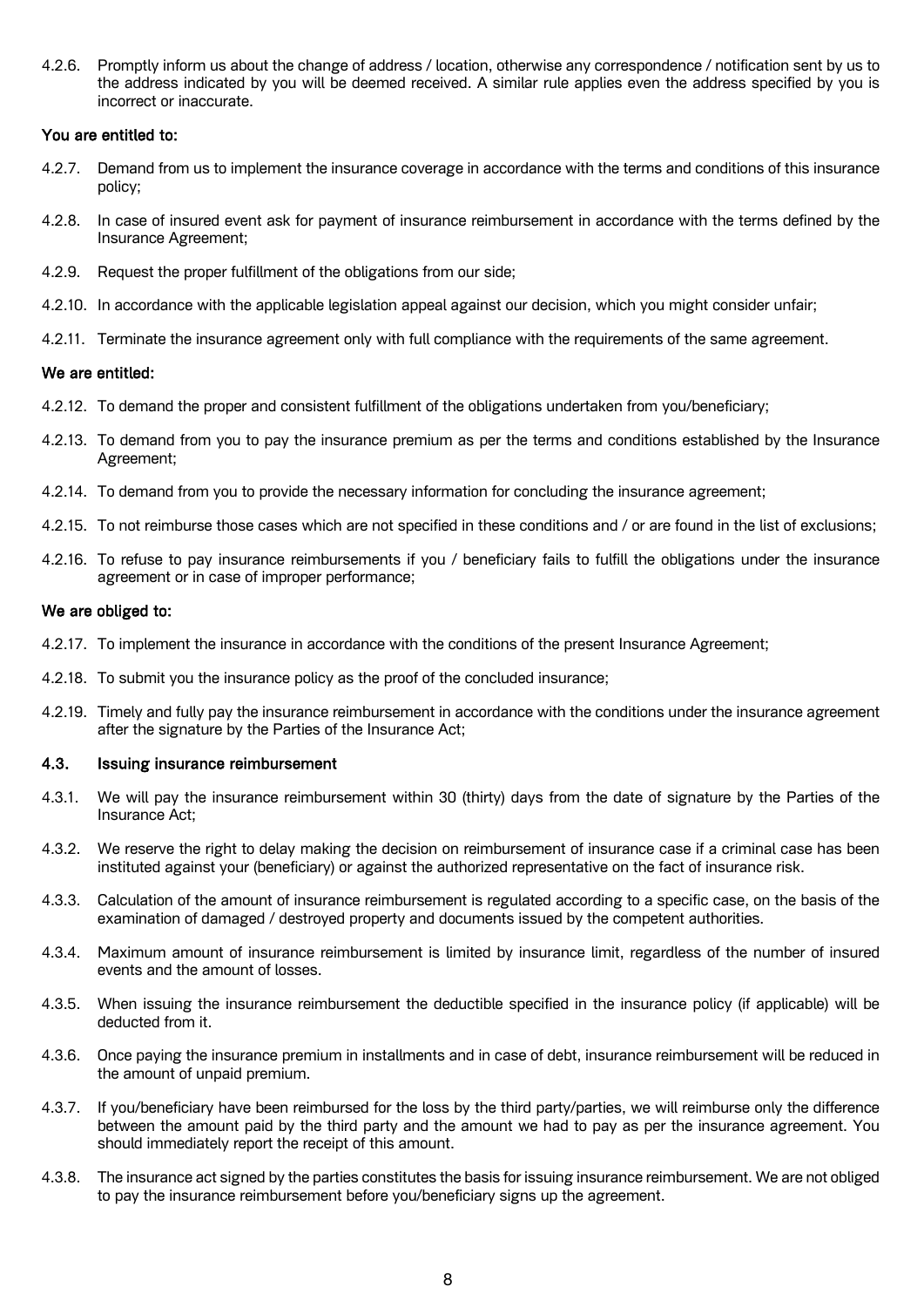- 4.3.9. If we cannot agree on the amount of final loss or on the cause of the accident, the assessment will be provided by an independent expert. In addition, the issue of regulating the cost of assessment is determined as follows:
- (A) If the assessment (examination) is conducted by our wish and initiative, we cover the expenses of such assessment (expertise);
- (B) If the assessment (examination) is conducted by your wish and initiative, you cover the expenses of such assessment (expertise);
- (C) If the assessment (examination) is conducted by our mutual wish and initiative, we share the expenses of such assessment (expertise) equally;

#### 4.4. Insurance policy / Validity period of insurance policy

- 4.4.1. Issuing insurance policy confirms that the insurance agreement is concluded. If we only have a policy we are obliged to pay the insurance reimbursement in case of an insurance accident in exchange for the insurance premium.
- 4.4.2. In case of any changes in terms of covering the insurance during the insurance period, such changes shall be reflected in the policy or in annexes, and in case of non-compliance in the policy and insurance conditions the priority will be given to the policy.
- 4.4.3. Unless otherwise provided in the policy, the policy is issued for a one year period;
- 4.4.4. Insurance enters into force from 24:00 on the first day of the date indicated in the insurance policy and applies to the last day of the term provided by the policy, and we are free from any responsibilities before any first or once-only installment of the insurance premium.

#### 4.5. Insurance premium and terms of payment

- 4.5.1. The insurance premium is an insurance fee that you have to pay in accordance with these Terms and Conditions and in terms, as prescribed and provided by the insurance policy;
- 4.5.2. Payment of insurance premium is made once-only or at a specified timeframe; periodicity, terms and other essential conditions for payment of insurance premiums are determined by the policy;
- 4.5.3. In case of failure to pay the premium in the timeframe fixed by the insurance policy, we will determine the extra twoweek payment period. If after the expiration of this two-week period the insurance event will occur and the premium will not be paid, we are free from the obligation to reimburse.
- 4.5.4. Failure to pay premium in time allows us to inform you a month before termination of the agreement and after the ineffective expiry of this term, to terminate the insurance agreement.
- 4.5.5. If you do not have fully covered the insurance premium at the moment of reimbursement (despite the terms of payment agreed upon by the insurance policy), we are authorized to deduct the unpaid amount of insurance premium from the amount of reimbursement.

#### 4.6. Obligation to provide information on change of risk quality

- 4.6.1. You are obliged to report on all the circumstances you may be aware of that may influence the insurance risk assessment when concluding the insurance.
- 4.6.2. We have the right before issuing the insurance policy, and if necessary, after the issuance of the policy, ask for any document through which the probability of the insurance accident is determined;
- 4.6.3. In case we are not informed about the change in risk quality in a timely manner, we reserve the right to reject the insurance reimbursement.
- 4.6.4. In case of the alienation of insured property / transport, it is necessary to immediately inform us about the new owner and their contact details.
- 4.6.5. You are obliged to promptly inform us in writing about any changes in the circumstances reported to us or if you have discovered previously unknown or new circumstances in case they increase the risks of insurance incidents.
- 4.6.6. The obligation to provide information to us is valid throughout the entire insurance period and is not limited to the information necessary for assessing the risk quality, but also includes the information about the amount of reimbursement and / or the origin of our liabilities.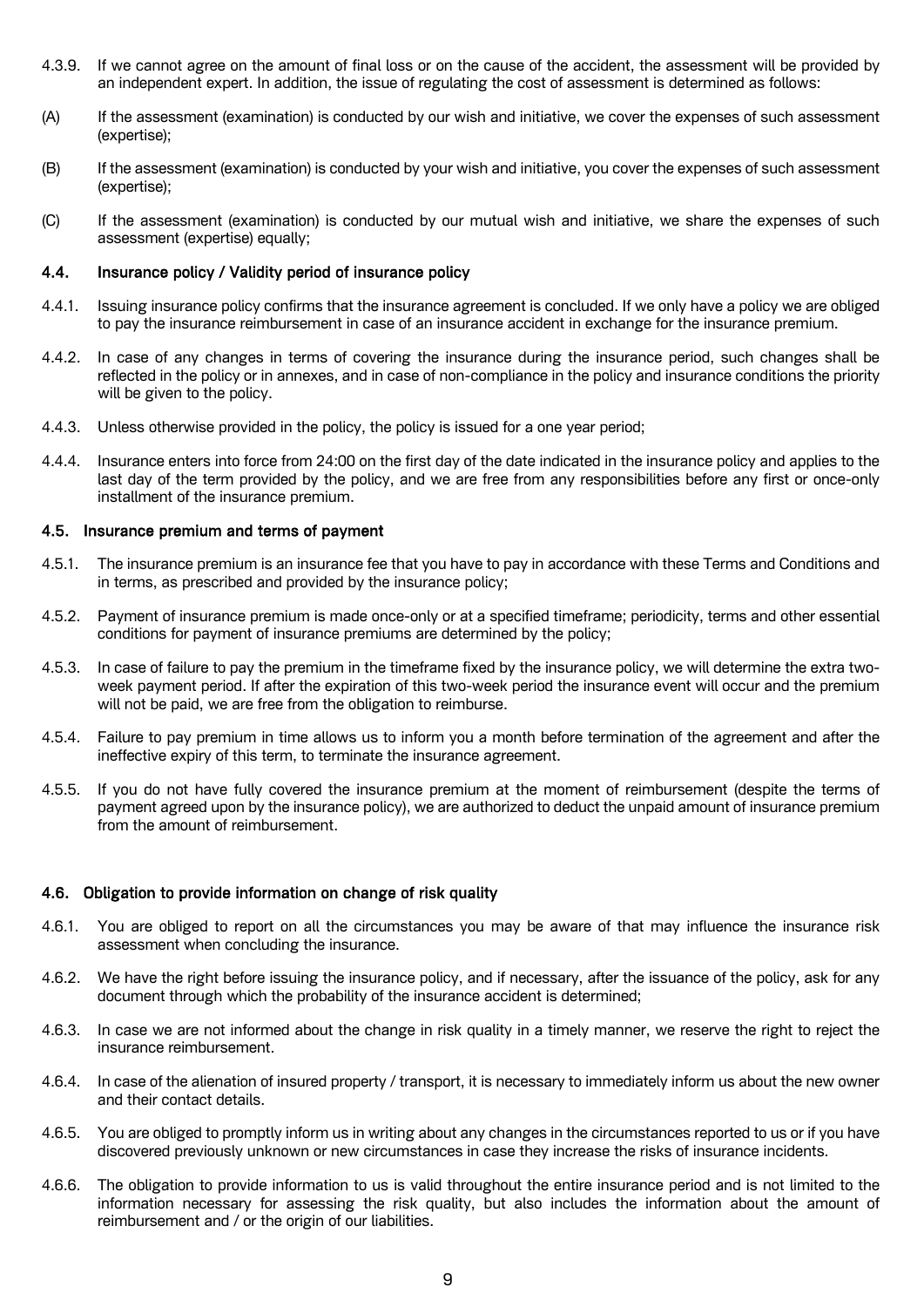## 4.7. Change of Terms of Insurance

- 4.7.1. In case of increasing the insurance risk during the validity of insurance policy we can request changing the insurance conditions or paying additional insurance premium. Such a decision made by us is compulsory for you.
- 4.7.2. Your refusal to change the terms of insurance or paying additional premium gives us the right to terminate the insurance policy from the moment such changes occur and stop the insurance activities one-month period in advance. Keeping the time is not required if the increase in risks are caused by your intentional or gross negligence.
- 4.7.3. In case of change of circumstances affecting the essential terms of the insurance agreement, including the risk quality adjustment, the amount of insurance, the validity of the policy or the amount of insurance premium you will be handed the signed and stamped policy.

#### 4.8. Insurance for the benefit of third parties

- 4.8.1. You can conclude an insurance agreement in favor of a third party, i.e. assign a beneficiary.
- 4.8.2. Before the insured event, you can change the name of a beneficiary mentioned in the agreement with another person, which you will inform us in writing. The replacement of a beneficiary must be concluded with a written agreement.
- 4.8.3. Concluding the insurance agreement on behalf of a beneficiary will free you from the fulfillment of the obligations under the agreement unless otherwise provided by the policy.
- 4.8.4. We can demand from the beneficiary to fulfill the obligations provided by the insurance agreement.
- 4.8.5. We are only obliged to reimburse on the benefit of the beneficiary if the beneficiary agrees with the insurance agreement.

#### 4.9. Rule of Subrogation

- 4.9.1. The insurer, who paid the insurance reimbursement, shall be entitled to a regressive claim right against the person responsible for the damage inflicted within the full amount of reimbursement paid. You are obliged to provide us with all original documents (including the sealed and signed by the authorized person and issued by the relevant authorized state bodies) confirming the insurance accident, where the following should be indicated: place and date of accident, the identity of each participant, the person responsible for the accident (the persons) and the other circumstances that are important to the case), which are required for the implementation of this request.
- 4.9.2. If you refuse to claim against the person responsible for the damage or you refuse the right which provide the implementation of demands against this person, or you refuse us to grant the documents necessary to make the regression request, frees us from paying the insurance reimbursement and if such reimbursement is already paid, gives us the right to claim this reimbursement back.

#### 4.10. Force-Major

- 4.10.1. The Parties shall be temporarily relieved from the fulfillment of the obligations undertaken by this Agreement, if the failure to comply with the above-mentioned obligations and / or improper performance was due to the overwhelming force of force-majeure circumstances.
- 4.10.2. In case of force-majeure situation, our obligations are terminated only temporarily and are fully updated upon completion or elimination of these circumstances.
- 4.10.3. The start and termination of Force Majeure circumstances must be confirmed by the relevant competent authority.

## 4.11. Termination of policy

- 4.11.1. The policy will be terminated prior to the expiration of its validity without additional terms and prior notification, in the following circumstances:
- 4.11.2. On the expiry of the amount specified in the policy/ the expiry of the policy;

4.11.3. If the possibility of occurance of insured event does not exists and the insurance risk disappear in any circumstances after the insurance enters into force, other than the insurance event;

- 4.11.4. If the increase in the insurance risk or the action which resulted in damage, has been caused by your intentional or gross negligence.
- 4.11.5. In other cases established by the Georgian legislation.